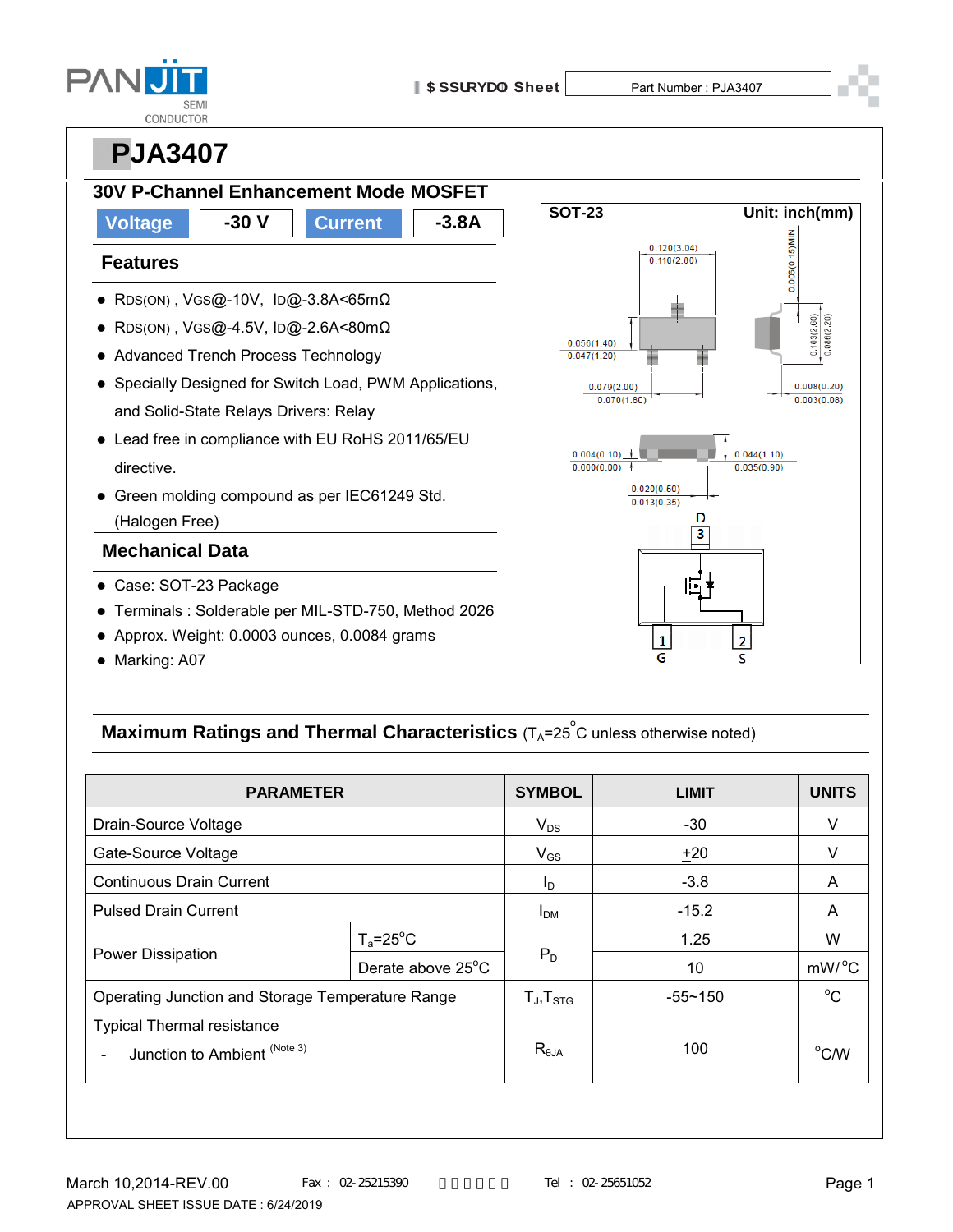

### **Electrical Characteristics** (T<sub>A</sub>=25<sup>°</sup>C unless otherwise noted)

| <b>PARAMETER</b>                 | <b>SYMBOL</b>             | <b>TEST CONDITION</b>                                                          | MIN.           | TYP.              | MAX.           | <b>UNITS</b> |  |  |
|----------------------------------|---------------------------|--------------------------------------------------------------------------------|----------------|-------------------|----------------|--------------|--|--|
| <b>Static</b>                    |                           |                                                                                |                |                   |                |              |  |  |
| Drain-Source Breakdown Voltage   | BV <sub>DSS</sub>         | $V_{GS}$ =0V, I <sub>D</sub> =-250uA                                           | $-30$          | $\overline{a}$    | $\overline{a}$ | $\vee$       |  |  |
| Gate Threshold Voltage           | $V_{GS(th)}$              | $V_{DS}$ = $V_{GS}$ , I <sub>D</sub> =-250uA                                   | $-1.0$         | $-1.36$           | $-2.1$         | $\vee$       |  |  |
| Drain-Source On-State Resistance | $R_{DS(on)}$              | $V_{GS}$ =-10V, $I_D$ =-3.8A                                                   |                | 52                | 65             | $m\Omega$    |  |  |
|                                  |                           | $V_{GS} = -4.5V$ , $I_D = -2.6A$                                               | $\blacksquare$ | 66                | 80             |              |  |  |
| Zero Gate Voltage Drain Current  | $I_{DSS}$                 | $V_{DS}$ =-30V, $V_{GS}$ =0V                                                   | $\blacksquare$ | $-0.01$           | $-1$           | uA           |  |  |
| Gate-Source Leakage Current      | $I_{GSS}$                 | $V_{GS}$ =+20V, $V_{DS}$ =0V                                                   | $\blacksquare$ | $+10$             | $+100$         | nA           |  |  |
| <b>Dynamic</b>                   |                           |                                                                                |                |                   |                |              |  |  |
| <b>Total Gate Charge</b>         | $Q_q$                     | $V_{DS}$ =-15V, $I_{D}$ =-3.8A,<br>$V_{GS}$ =-10V (Note 1,2)                   | $\blacksquare$ | $12 \overline{ }$ | $\blacksquare$ | nC           |  |  |
| Gate-Source Charge               | $\mathsf{Q}_{\text{gs}}$  |                                                                                |                | 1.7               |                |              |  |  |
| Gate-Drain Charge                | $Q_{gd}$                  |                                                                                | $\blacksquare$ | 2.3               | $\blacksquare$ |              |  |  |
| Input Capacitance                | Ciss                      | $V_{DS}$ =-15V, $V_{GS}$ =0V,<br>$f=1.0$ MHZ                                   | $\blacksquare$ | 528               | $\blacksquare$ | pF           |  |  |
| <b>Output Capacitance</b>        | Coss                      |                                                                                | $\blacksquare$ | 63                | $\blacksquare$ |              |  |  |
| Reverse Transfer Capacitance     | <b>Crss</b>               |                                                                                | $\overline{a}$ | 48                | $\blacksquare$ |              |  |  |
| <b>Switching</b>                 |                           |                                                                                |                |                   |                |              |  |  |
| Turn-On Delay Time               | $\mathsf{td}_{\sf{(on)}}$ |                                                                                |                | 5                 | $\blacksquare$ |              |  |  |
| Turn-On Rise Time                | tr                        | $V_{DD}$ =-15V, $I_D$ =-3.8A,<br>$V_{GS}$ =-10V,<br>$R_G = 6\Omega$ (Note 1,2) |                | 33                |                | ns           |  |  |
| <b>Turn-Off Delay Time</b>       | $td_{(off)}$              |                                                                                | $\blacksquare$ | 27                |                |              |  |  |
| <b>Turn-Off Fall Time</b>        | tf                        |                                                                                |                | 10                |                |              |  |  |
| <b>Drain-Source Diode</b>        |                           |                                                                                |                |                   |                |              |  |  |
| Maximum Continuous Drain-Source  | $I_{\rm S}$               |                                                                                |                |                   | $-1.5$         | A            |  |  |
| <b>Diode Forward Current</b>     |                           |                                                                                |                |                   |                |              |  |  |
| Diode Forward Voltage            | $V_{SD}$                  | $I_s = -1.0A$ , $V_{GS} = 0V$                                                  |                | 0.76              | $-1.2$         | $\vee$       |  |  |

NOTES:

- 1. Pulse width<a>S00us, Duty cycle<<a>2%
- 2. Essentially independent of operating temperature typical characteristics.
- 3. Roja is the sum of the junction-to-case and case-to-ambient thermal resistance where the case thermal reference is defined as the solder mounting surface of the drain pins mounted on a 1 inch FR-4 with 2oz. square pad of copper
- 4. The maximum current rating is package limited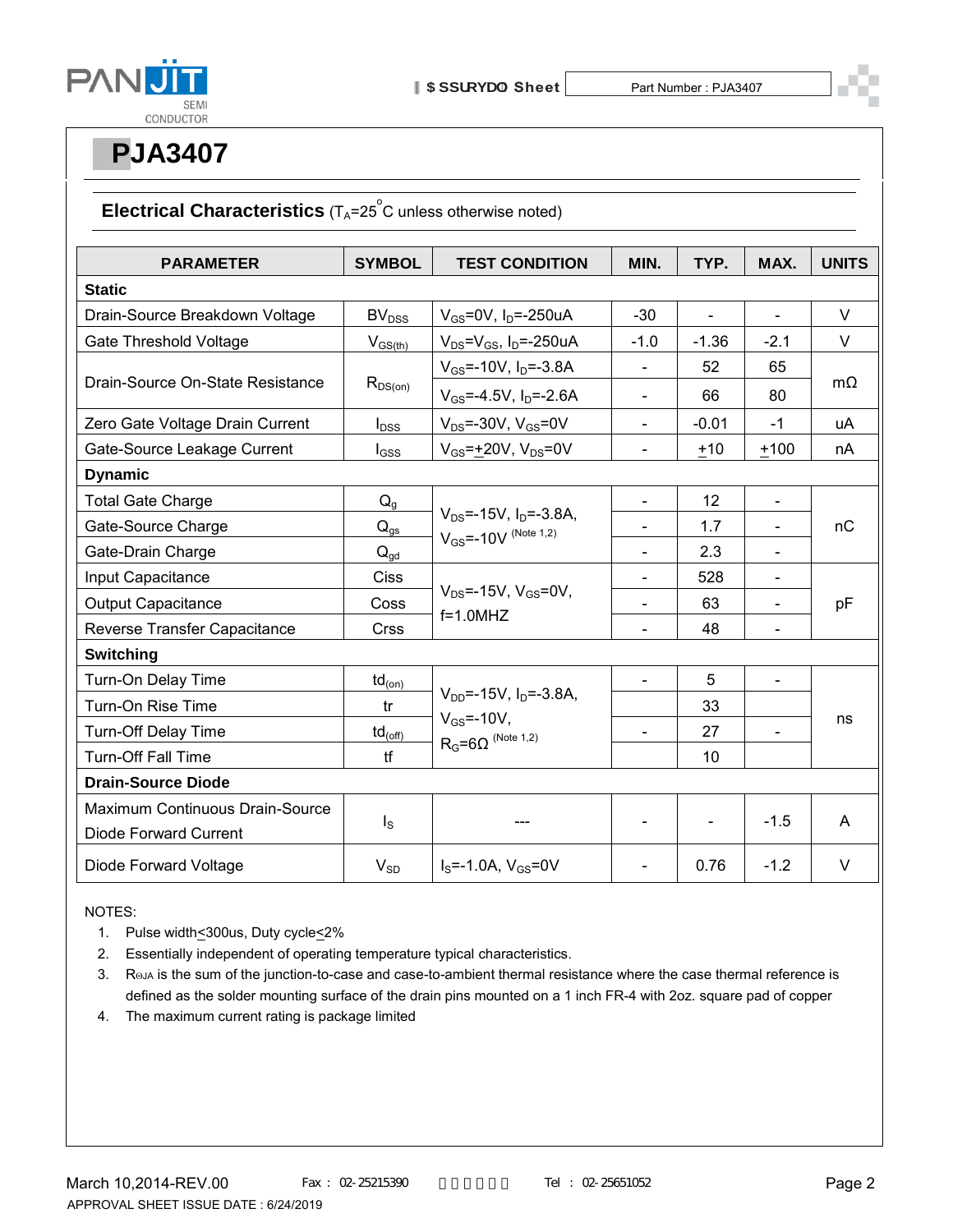

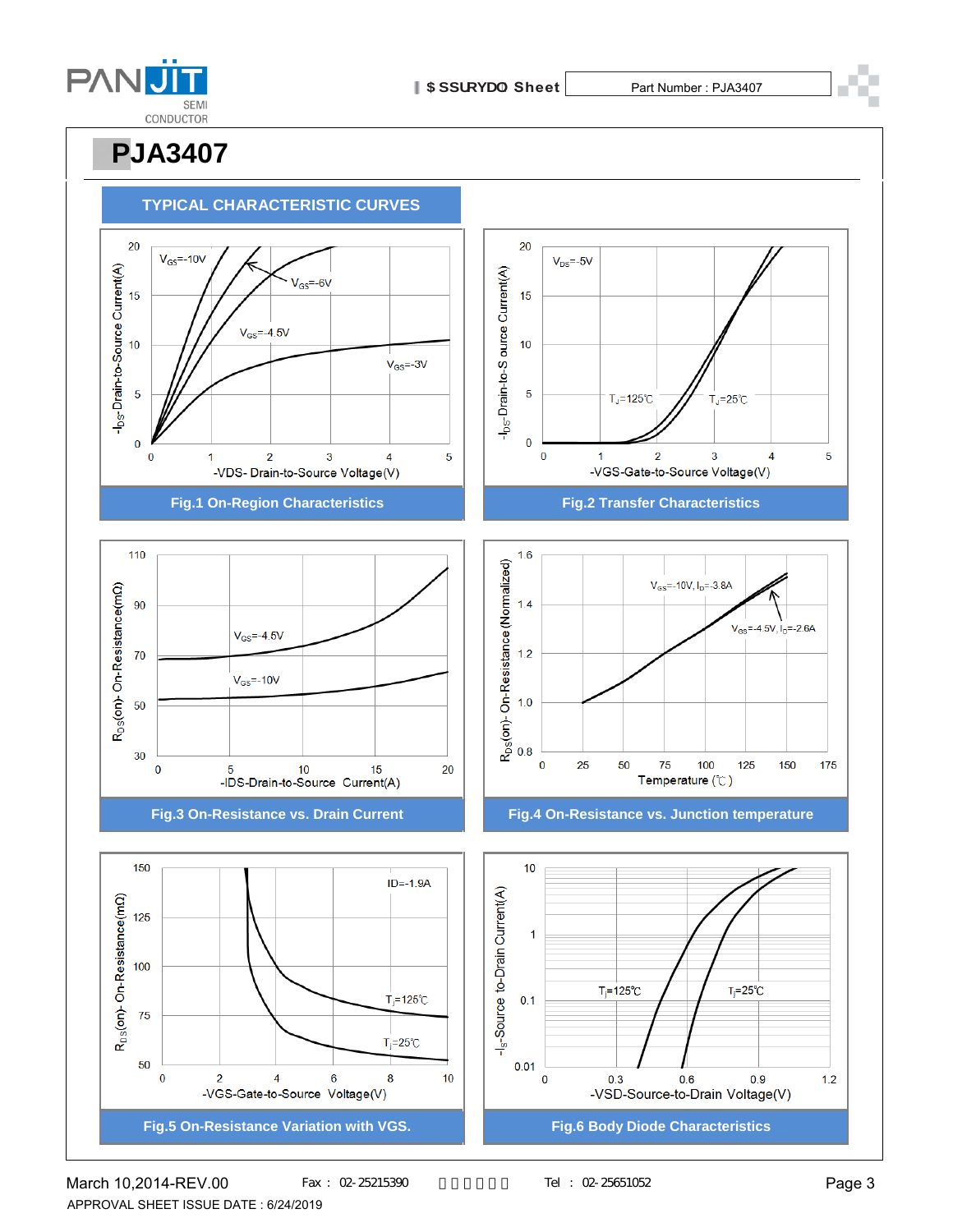





**Fig.9 Capacitance vs. Drain-Source Voltage.**



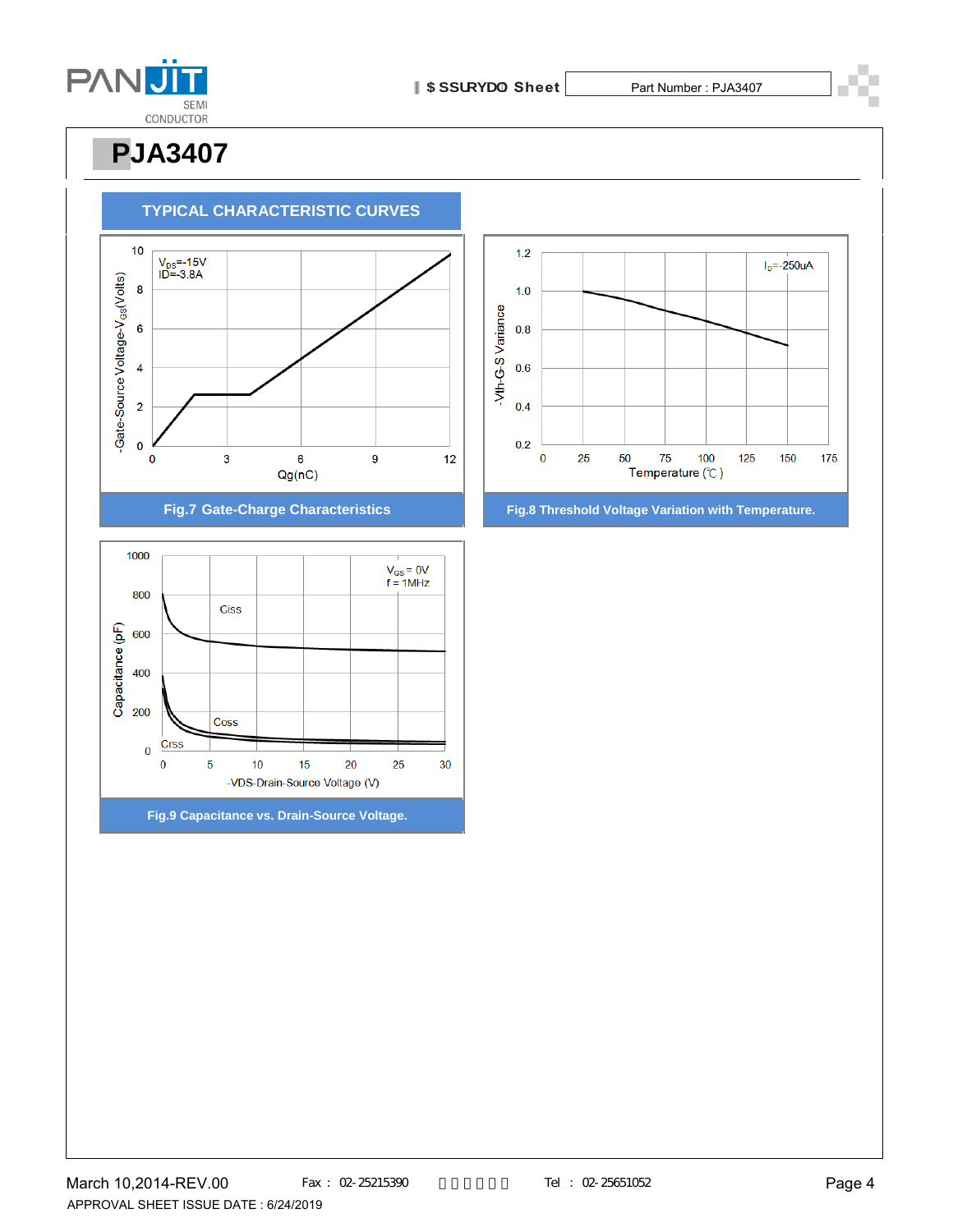

### **PART NO PACKING CODE VERSION**

| <b>Part No Packing Code</b> | Package Type | <b>Packing type</b> | <b>Marking</b> | <b>Version</b> |
|-----------------------------|--------------|---------------------|----------------|----------------|
| PJA3407 R1 00001            | SOT-23       | 3K pcs / 7" reel    | A07            | Halogen free   |
| PJA3407 R2 00001            | SOT-23       | 12K pcs / 13" reel  | A07            | Halogen free   |

### **MOUNTING PAD LAYOUT**